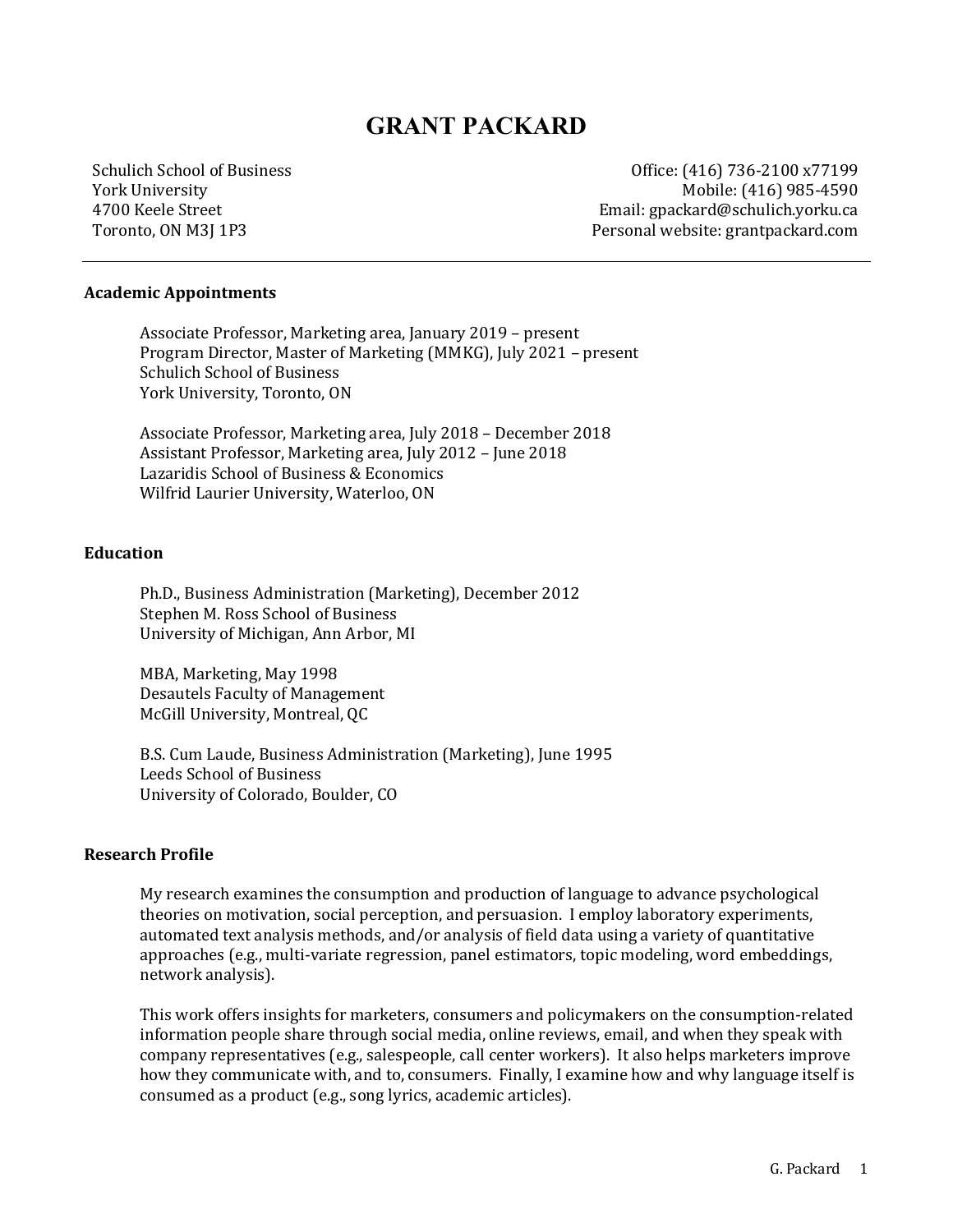# **Refereed Journal Articles**

*Superscript* indicates Financial Times Top 50 journal status and/or ABDC rankings [A\* = top 7%, A = top 25% of journals].

- 1. Berger, J., Packard, G., Boghrati, R., Hsu, M., Humphreys, A., Moore, S., Nave, G., Olivola, C., and Rocklage, M. D. (conditionally accepted), "Wisdom from Words: Marketing Insights from Text," *Marketing Letters*. <sup>A</sup>
- 2. Berger, J., Rocklage, M. D., and **Packard G.** (forthcoming), "Expression Modalities: How Speaking versus Writing Shapes Word of Mouth," *Journal of Consumer Research*. FT50, A\*
- 3. Berger, J. and **Packard, G.** (forthcoming), "Using Natural Language Processing to Understand People and Culture," American Psychologist.<sup>A\*</sup>
- 4. **Packard, G.** and Berger, J. (2021), "How Concrete Language Shapes Customer Satisfaction," *Journal* of Consumer Research, 47(5), 787-806. FT50, A\*
	- Selected media coverage: *Forbes*, *Harvard Business Review*, *Knowledge@Wharton*
- 5. Packard, G. and Berger, J. (2020), "Thinking of You: How Second Person Pronouns Shape Cultural Success," Psychological Science, 31(4), 397-407. A\*
- 6. McFerran, B., Moore, S. G., and Packard, G. (2019), "How Should Companies Talk to Customers Online?," MIT Sloan Management Review, 60(2), 68-71. FT50, A
- 7. Klein, R. A. et al. [Packard, G. one of 185 replication lab co-authors] (2018), "Many Labs 2: Investigating Variation in Replicability Across Sample and Setting," *Advances in Methods and Practices in Psychological Science*, 1(4), 443-490.
	- Selected media coverage: *The Atlantic*, *Nature, NPR, Science Direct*
- 8. Berger, J. and Packard, G., (2018), "Are Atypical Things More Popular?," *Psychological Science*, 29(7), 1178-1184. A\*
	- Selected media coverage: *Knowledge@Wharton, Psychology Today*
- 9. Packard, G., Moore, S. G., and McFerran, B. (2018), "(I'm) Happy to Help (You): The Impact of Personal Pronoun Use in Customer-Firm Interactions," *Journal of Marketing Research*, 55(4), 541-555. FT50, A\*
	- Selected media coverage: *CBC, The Globe and Mail, Harvard Business Review, Marketing Science Institute, Sirius XM Radio, The Wall Street Journal*
- 10. Lurie, N., Berger, J., Chen, Z., Li, B., Liu, B., Mason, C., Muir, D., Packard, G., Pancras, J., Schlosser, A., Sun, B., and Venkatesan, R. (2018), "Everywhere and at All Times: Mobility, Consumer Decision-Making, and Choice," *Customer Needs and Solutions*, 5(1-2), 15-27.
- 11. Packard, G. and Berger, J. (2017), "How Language Shapes Word of Mouth's Impact," *Journal of Marketing Research*, 54(4), 572-588. FT50, A\*
	- Selected media coverage: *The Keller Report, Marketing Science Institute*
- 12. **Packard, G.**, Gershoff, A., and Wooten, D. B. (2016), "When Boastful Word of Mouth Helps Versus Hurts Social Perceptions and Persuasion," *Journal of Consumer Research*, 43(1), 26-43. FT50, A\*
	- Selected media coverage: *CBC*, *MarketWatch*, *Metro News*, *Vocativ*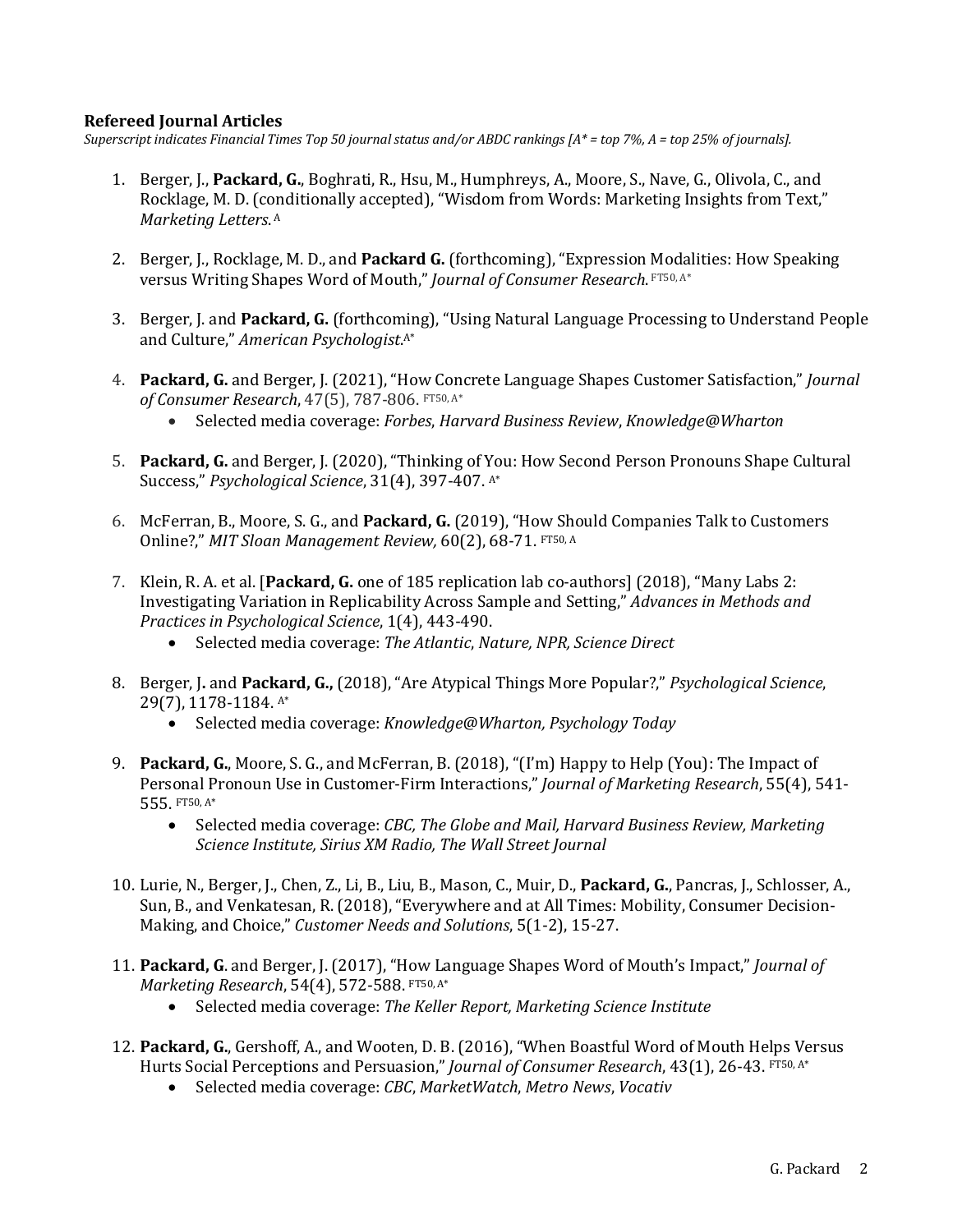- 13. Packard, G., Aribarg, A., Eliashberg, J., and Foutz, N. Z. (2016), "The Role of Network Embeddedness in Film Success," *International Journal of Research in Marketing*, 33(2), 328-342. A\*
- 14. Manchanda, P., Packard, G., and Pattabhiramaiah, A. (2015), "Social Dollars: The Economic Impact of Consumer Participation in a Firm-Sponsored Online Customer Community," Marketing Science, 34(3), 367-387. FT50, A\*
	- Among top 1% most downloaded papers of all-time at SSRN
	- Selected media coverage: *strategy* + *business*, *Science Daily*, *ideasforleaders.com*
- 15. Klein, R. A. et al. [Packard, G. one of 47 second co-authors] (2014), "Investigating Variation in Replicability: A "Many Labs" Replication Project," *Social Psychology*, 45(3), 142-152.
	- Selected media coverage: *Discover Magazine*, *National Geographic*, *Nature*, *NPR*, *PLoS.org*, *Science*, *Scientific American*, *Science Now*, *Slate*, *The Economist*
- 16. Packard, G. and Wooten, D. B. (2013), "Compensatory Knowledge Signaling in Consumer Word-of-Mouth," Journal of Consumer Psychology, 23(4), 434-450. FT50, A\*
	- Winner, Best Competitive Paper Award, SCP Annual Conference, 2011
	- Selected media coverage: *The Globe and Mail, Exchange Magazine, Econbiz.de*

# **Invited Articles & Book Chapters**

- 17. Packard, G., Moore, S., and McFerran, B. (2020), "Speaking to Customers in Uncertain Times," *MIT Sloan Management Review*, August 11, digital article available at https://sloanreview.mit.edu/article/speaking-to-customers-in-uncertain-times/
- 18. Moore, S., McFerran, B, and Packard, G. (2018), "The Words and Phrases to Use—and to Avoid— When Talking to Customers," *Harvard Business Review*, October 4, digital article available at https://hbr.org/2018/10/the-words-and-phrases-to-use-and-to-avoid-when-talking-to-customers
- 19. Packard, G. (2006), "Marketing Minute," In Boone, L. E., Kurtz, D.L., MacKenzie, H.F., and Snow, K. (Eds.) Contemporary Marketing, 1<sup>st</sup> Canadian Edition, Scarborough: Thomson Nelson.

# **Refereed Conference Presentations and Proceedings**

- 1. "How Pausing Shapes Person Perception" (with A. Van Zant, J. Berger, and H. Wang), Society for Personality and Social Psychology Conference, Nonverbal Preconference, Feb. 2022.
- 2. "The Persuasive Present (Tense)" (with J. Berger), Society for Consumer Psychology Conference, (remote due to Covid-19), Mar. 2022.
- 3. "Discovering When Language Matters in Service Conversations" (with Y. Li and J. Berger), Association for Consumer Research Conference, (remote due to Covid-19), Oct. 2021.
- 4. "How Speaking Versus Writing Shapes What Consumers Say, and Its Impact" (with J. Berger and M. Rocklage), Association for Consumer Research Conference, (remote due to Covid-19), Oct. 2021.
- 5. "How Present versus Past Tense Shapes Persuasion" (with J. Berger), Association for Consumer Research Conference, (remote due to Covid-19), Oct. 2021.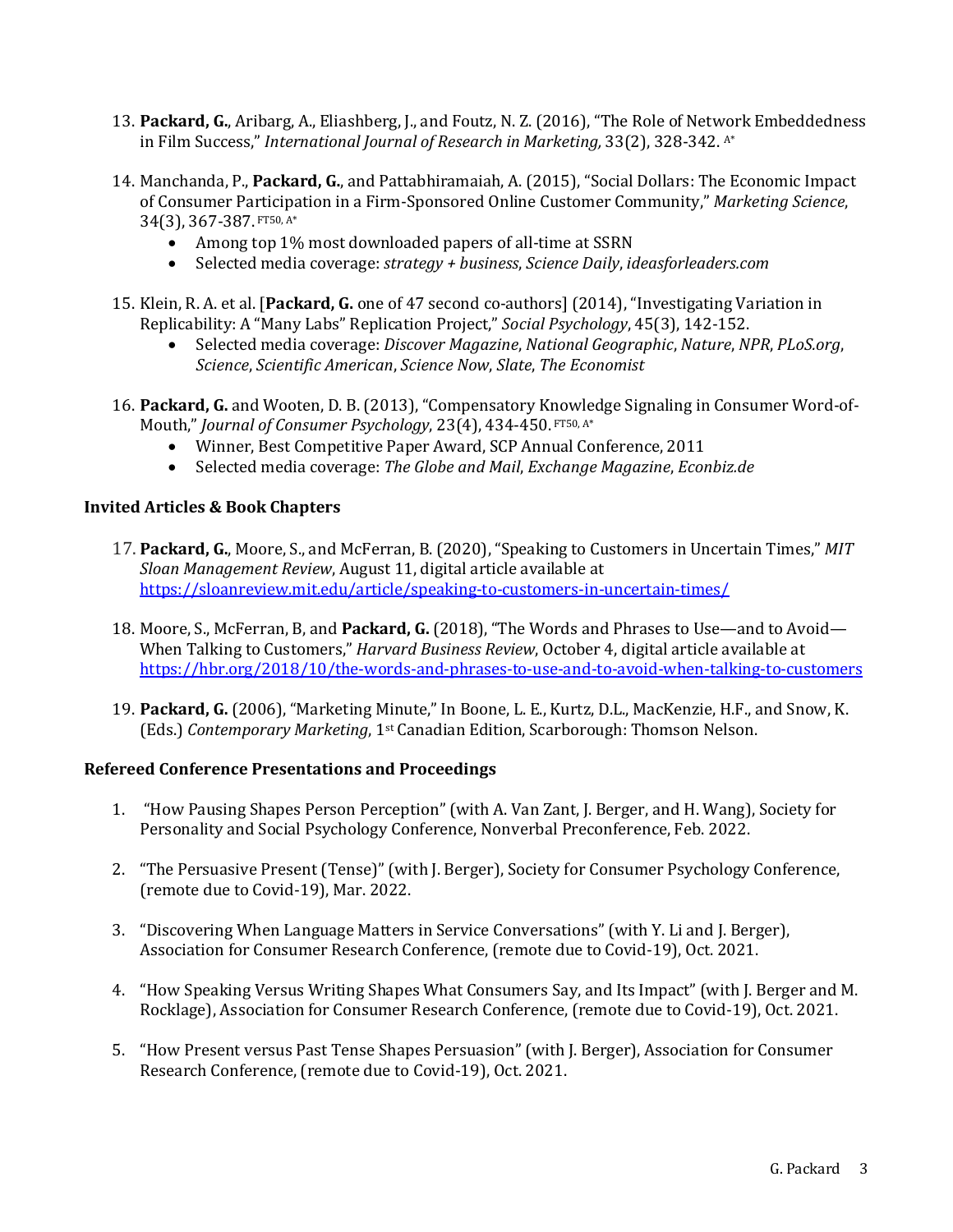- 6. "Understanding Consumer Conversations," Special Session Co-chair (with J. Berger), Association for Consumer Research Conference, (remote due to Covid-19), Oct. 2021.
- 7. "How to Do Automated Text Analysis" (with J. Berger, M. Hsu, A. Humphreys, A. Luangrath, S. Moore, G. Nave, C. Olivola, M. Rocklage, M. Yeomans), Association for Consumer Research Conference, (remote due to Covid-19), Oct. 2021.
- 8. "Conversational Dynamics: When Does Employee Language Matter?" (with Y. Li and J. Berger), Academy of Management Conference, (remote due to Covid-19), Jul. 2021
- 9. "Conversational Dynamics: When Does Employee Language Matter?" (with Y. Li and J. Berger), International Association for Conflict Management Conference, (remote due to Covid-19), Jul. 2021
- 10. "Conversational Dynamics: When Does Employee Language Matter?" (with Y. Li and J. Berger), Society for Consumer Psychology Conference, (remote due to Covid-19), Mar. 2021
- 11. "How Second Person Pronouns Shape Cultural Success," (with J. Berger), Society for Personality and Social Psychology Conference, (remote due to Covid-19), Feb. 2021
- 12. "How Language Connects and Convinces," Special Session Co-chair (with A. Orvell), Society for Personality and Social Psychology Conference, (remote due to Covid-19), Feb. 2021
- 13. "Where Consumer Behavior Meets Language: Applying Linguistic Methods to Consumer Research," Workshop Co-chair (with A. Kronrod, S. Moore, and J. Berger), Association for Consumer Research Conference, Paris (remote due to Covid-19), Oct. 2020
- 14. "Dynamically Solving the Self-Presenter's Paradox: When Customer Care Should be Warm vs. Competent," (with Y. Li and J. Berger), Marketing Science Annual Conference, Durham (remote due to Covid-19), Jun. 2020
- 15. "How Concrete Language Shapes Customer Satisfaction," (with J. Berger), Association for Consumer Research Conference, Atlanta, Oct. 2019
- 16. "Language in Marketing Knowledge Forum" Workshop Co-chair (with A. Kronrod, S. Moore, and J. Berger), Association for Consumer Research Conference, Atlanta, Oct. 2019
- 17. "How to Do Text Analysis," Invited Speaker, Association for Consumer Research Conference, Atlanta, Oct. 2019.
- 18. "Linguistic Concreteness in Customer-Firm Conversations," (with J. Berger), Society for Consumer Psychology Conference, Savannah, Feb. 2019
- 19. "How Second Person Pronouns Engage Audiences," (with J. Berger), Society for Consumer Psychology Conference, Savannah, Feb. 2019
- 20. "Improving Customer Conversations," Special Session Co-chair (with J. Berger), Society for Consumer Psychology Conference, Savannah, Feb. 2019
- 21. "With or Without You: When Second Person Pronouns Engage Listeners," (with J. Berger), Association for Consumer Research N. American Conference, Dallas, Oct. 2018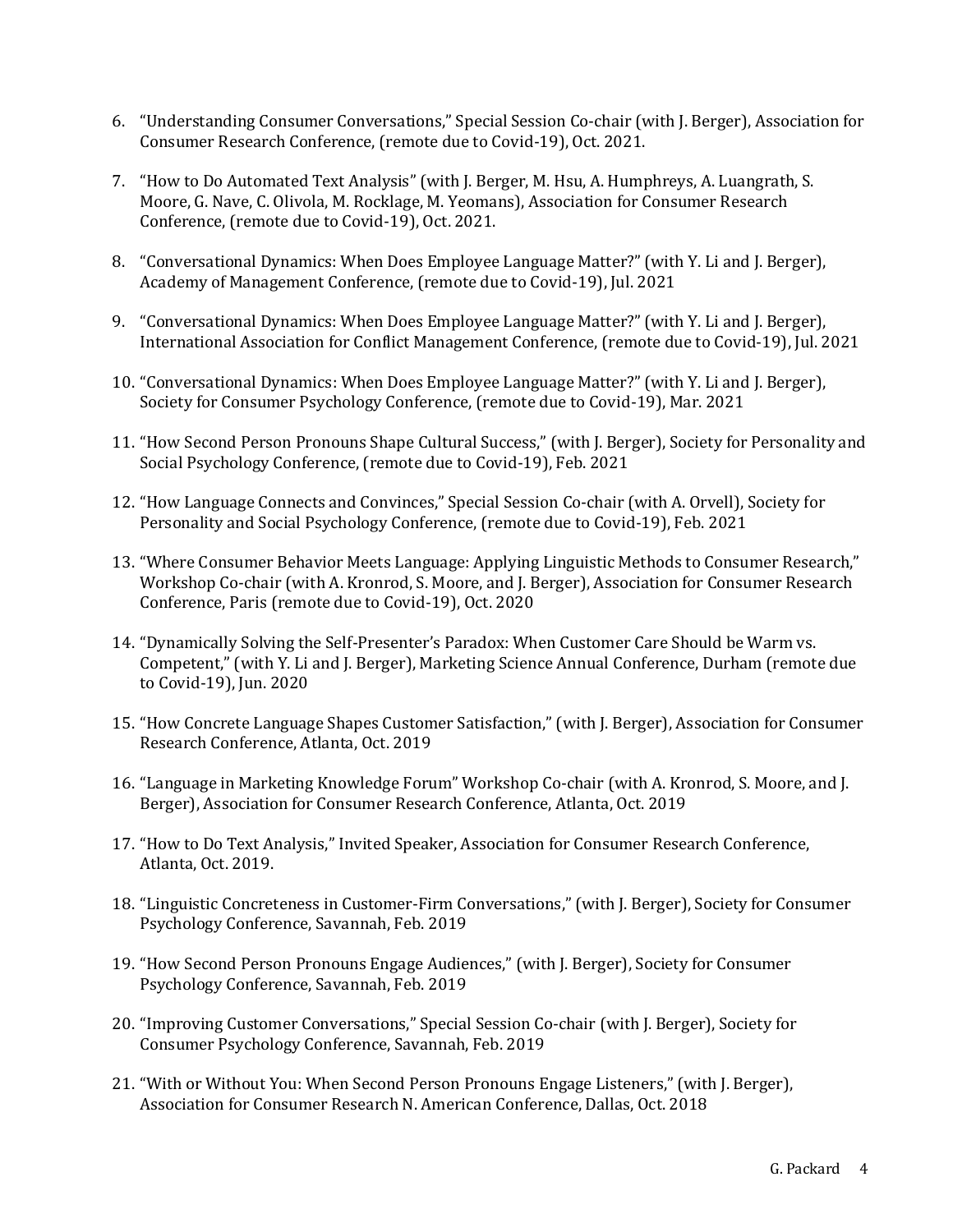- 22. "Trust and Distrust in Word of Mouth," Invited Roundtable Participant, Association for Consumer Research N. American Conference, Dallas, Oct. 2018
- 23. "Differentiation and Cultural Success," (with J. Berger), Association for Consumer Research N. American Conference, San Diego, Oct. 2017
- 24. "Wisdom from Words," Special Session Co-chair (with J. Berger), Association for Consumer Research N. American Conference, San Diego, Oct. 2017
- 25. "Following the Blind: How Expertise and Endorsement Style Impact Word of Mouth Persuasion," (with J. Berger), Association for Consumer Research N. American Conference, New Orleans, Oct. 2015
- 26. "Why Your Next Project Should use Textual Analysis," Invited Roundtable Participant, Association for Consumer Research N. American Conference, New Orleans, Oct. 2015
- 27. "Trust Me, I Know! The Impact of Source Self-Enhancement on Persuasion in Word-of-Mouth," (with A. Gershoff and D. B. Wooten), Association for Consumer Research N. American Conference, New Orleans, Oct. 2015
- 28. "Following the Blind: How Expertise and Endorsement Style Impact Word of Mouth Persuasion," (with J. Berger), Society for Consumer Psychology Annual Conference, Phoenix, Feb. 2015
- 29. "No Idle Boast: Consumer Responses to Self-Enhancing Sources of Product Information," (with A. Gershoff and D. B. Wooten), Society for Consumer Psychology Annual Conference, Miami, Mar. 2014
- 30. "Putting the Customer Second," (with B. McFerran and S. G. Moore), Society for Consumer Psychology Annual Conference, Miami, Mar. 2014
- 31. "No Idle Boast: Consumer Responses to Self-Enhancing Sources of Product Information," (with A. Gershoff and D. B. Wooten), Society for Judgment and Decision Making Annual Conference, Toronto, Nov. 2013
- 32. "Putting the Customer Second," (with B. McFerran and S. G. Moore), Association for Consumer Research N. American Conference, Chicago, Oct. 2013
- 33. "Compensatory Communication: Consumer Knowledge Discrepancies and Knowledge Signaling in Word-of-Mouth," (with D. B. Wooten), Association for Consumer Research N. American Conference, Chicago, Oct. 2013
- 34. "Secrets and Lies: How Consumers Manage the Flow of Ego-Threatening Information," (with C. Kang and D. B. Wooten), Association for Consumer Research N. American Conference, Chicago, Oct. 2013
- 35. "Secrets and Lies: How Consumers Manage the Flow of Ego-Threatening Information," (with C. Kang and D. B. Wooten), Society for Consumer Psychology Summer Conference, Honolulu, Aug. 2013
- 36. "Network Power," (with A. Aribarg, N. Z. Foutz, J. Eliashberg), Marketing Science Annual Conference, Boston, Jun. 2012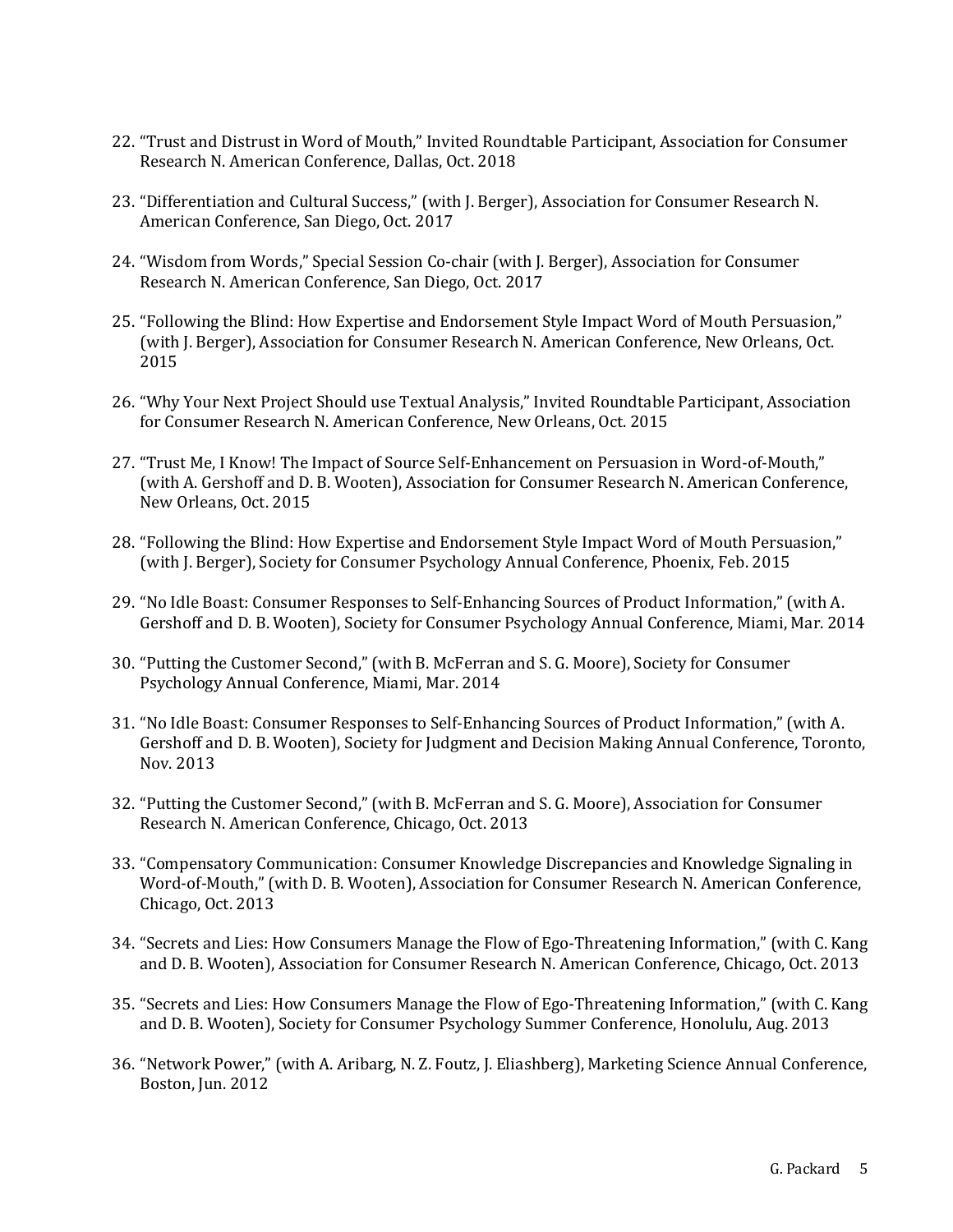- 37. "Secrets and Lies: Gender Differences in Concealing Consumption Information," (with C. Kang and D. B. Wooten), Society for Consumer Psychology Annual Conference, Las Vegas, Feb. 2012
- 38. "Sharing (Less-Than-Ideal) Knowledge: Consumer Knowledge Discrepancy and Word-of-Mouth," (with D. B. Wooten), Society for Consumer Psychology Annual Conference, Atlanta, Feb. 2011
- 39. "A Brand in Hand: Symbolic Props in Self-Presentation," (with A. Gershoff), Association for Consumer Research N. American Conference, Pittsburgh, Oct. 2009.
- 40. "Firm-sponsored Brand Communities," (with P. Manchanda and A. Pattabhiramaiah), Marketing Science Annual Conference, Ann Arbor, Jun. 2009
- 41. "A Brand in Hand: Symbolic Props in Self-Presentation," (with A. Gershoff), Consumer Culture Theory Conference, Ann Arbor, Jun. 2009

#### **Invited Talks and Symposia**

- 1. Asper School of Business, University of Manitoba, May 2022
- 2. Ivey School of Business, Western University, Executive Marketing Roundtable, Apr. 2021
- 3. MIT Sloan Management Review Webinar, Oct. 2020
- 4. Language Lab Online Seminar, Aug. 2020
- 5. Gordon S. Lang School of Business and Economics, University of Guelph, Nov. 2019
- 6. Georgetown University, Triennial Invitational Choice Symposium, May 2019
- 7. The Wharton School, University of Pennsylvania, Behavioral Insights from Text, Jan. 2019
- 8. HEC Montreal, Nov. 2018
- 9. Schulich School of Business, York University, Mar. 2018
- 10. Fuqua School of Business, Duke University, Feb. 2018
- 11. The Wharton School, University of Pennsylvania, Behavioral Insights from Text, Jan. 2018
- 12. Rotman School of Business, University of Toronto, Oct. 2017
- 13. Haas School of Business, University of California, Berkeley, Nov. 2016
- 14. University of Alberta, Triennial Invitational Choice Symposium, May 2016
- 15. Schulich School of Business, York University, Mar. 2015
- 16. Ivey School of Business, Western University, Consumer Behavior Symposium, Jan. 2015
- 17. College of Business and Economics, University of Guelph, Oct. 2013
- 18. Ivey School of Business, Western University, Empirical and Theoretical Symposium, May 2013
- 19. Wilfrid Laurier University, SOBDR Symposium, May 2013
- 20. University of Michigan, Decision Consortium, Ann Arbor, Jan. 2011
- 21. Ivey School of Business, Western University, Consumer Behavior Symposium, Jan. 2011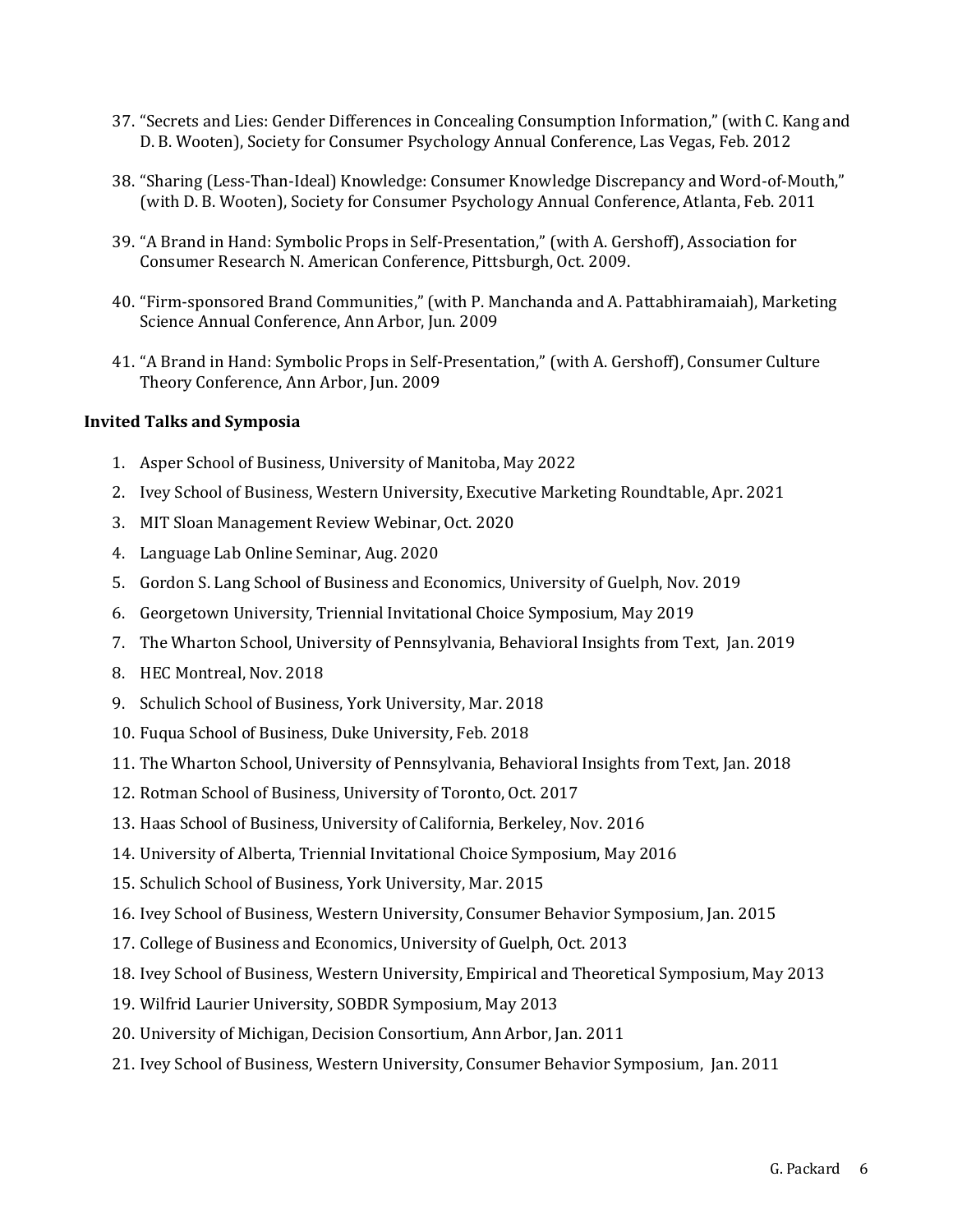#### **Selected Research in Progress**

*Five most advanced projects listed. Titles simplified to preserve blind review.* 

**Packard, G.**, Berger, J., and Boghrati, R. "Tense" (review process)

Boghrati, R., Berger J., and **Packard, G.** "Style" (review process)

**Packard, G.,** Li, Y., and Berger, J. "Conversation" (review process)

Van Zant, A., Berger, J., Packard, G., and Wang, H. "Pauses" (review process)

Packard, G. and Berger, J. "Review" (in preparation)

#### **Competitive Research Grants**

Marketing Science Institute (MSI) Grant, 2019

•  $$4,100$  over one year; co-investigator

SSHRC Insight Development Grant, Government of Canada, 2017

• \$61,100 over three years; principal investigator; proposal ranked #2 of 55 nationally

Lazaridis Institute Research Seed Grant, Wilfrid Laurier University, 2017

• \$6,900 over one year; principal investigator

#### **Awards, Honors, and Scholarships**

Outstanding Reviewer Award, *Journal of Consumer Research*, 2021 Research Excellence Fellow, Schulich School of Business, York University 2021-2023 Outstanding Reviewer Award, *Journal of Consumer Psychology*, 2020 Distinguished Alumni Award, Ross School of Business, University of Michigan, 2020 Best Faculty Research Poster, Schulich School of Business, York University, 2019 Young Scholar Award, Marketing Science Institute (MSI), 2019 Junior Research Excellence Award, Lazaridis School, Wilfrid Laurier University, 2016 Merit Award for Excellence in Research, Wilfrid Laurier University, 2014, 2016 Dean's Commendation for Teaching Excellence, Wilfrid Laurier University, 2013 Best Competitive Paper Award, Society for Consumer Psychology Conference, 2011 Best Discussant Award, Haring Symposium, 2011 Haring Symposium Fellow, 2011 Kendrick Award, 2011 (academic and research achievement) Excellence in Teaching Award, Rotman School of Management, 2009-2012 Rackham Early Candidacy Grant, 2009 Phelps Grant, 2007-2009 Leo Burnett Scholars Grant, 2009 (research excellence) University of Michigan Doctoral Fellowship, 2007-2009 Best Speaker, AMA Annual Marketing Research Conference, 2006 Top 30 Marketers Under 30, *Marketing* magazine, 2002 McGill International Graduate Fellowship, 1996-1998 Beta Gamma Sigma, 1995 (academic excellence)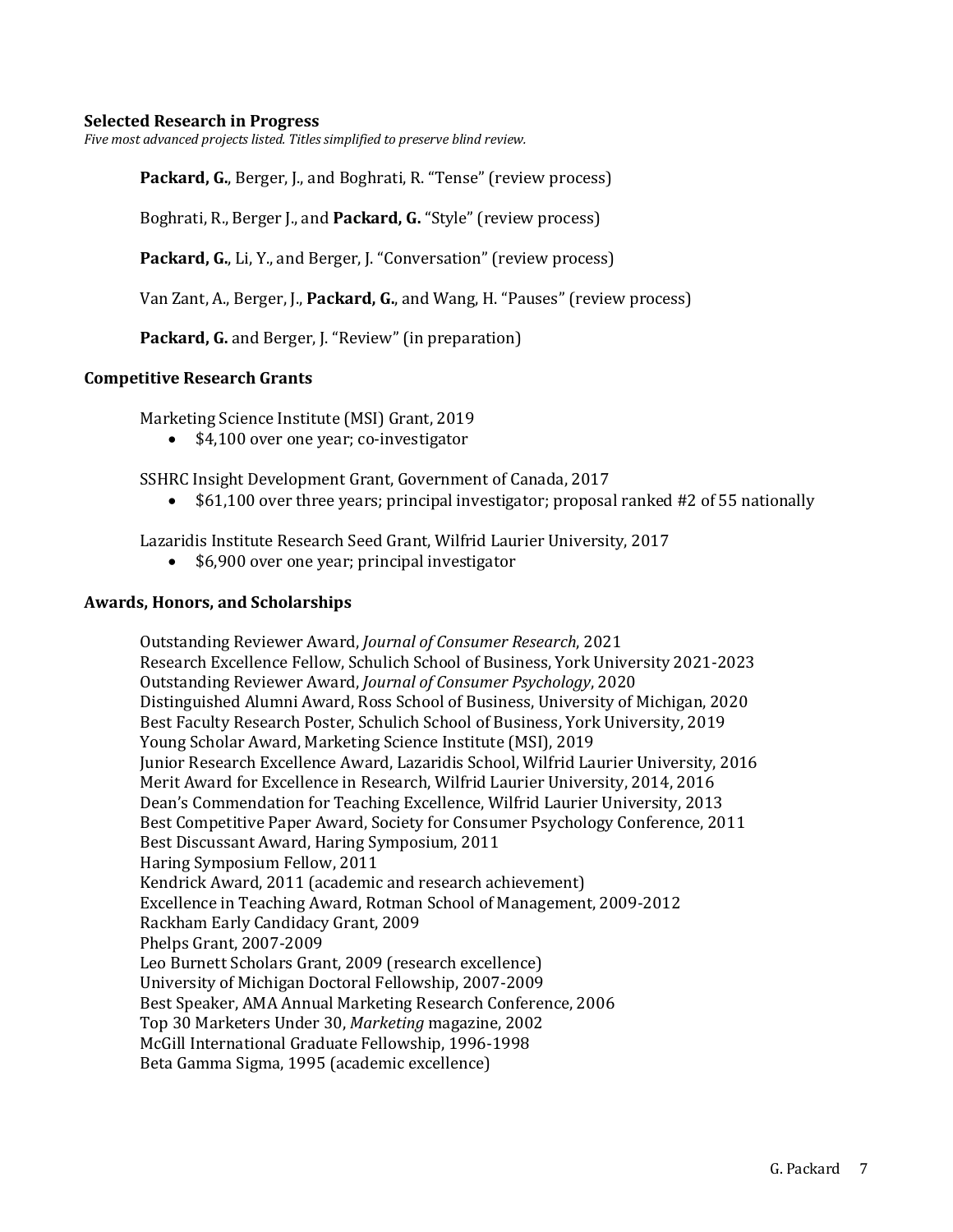# **Teaching Experience**

Logics of Social Research (DCAD 7100), Schulich School, PhD seminar course, Fall 2020

• Instructor Rating (7 item mean over 1 section):  $M = 6.8$  of 7

*Marketing Research* (MKTG 3100), Schulich School, undergraduate course, Fall 2020

• Instructor Rating (7 item mean over 2 sections):  $M = 6.2$  of 7

*Consumer Behavior* (MKTG 4150), Schulich School, undergraduate course, Sep. 2019 – present

• Instructor Rating (7 item mean over 2 sections):  $M = 6.4$  of 7

Fundamentals of Behavioral Research (BU 800), Lazaridis School, PhD/MSc seminar course, Sep. 2016 – Dec. 2018

• Instructor Rating (7 item mean over 3 sections):  $M = 6.6$  of 7

*Consumer Behavior* (BU 842), Lazaridis School, PhD/MSc seminar course, social influence and word of mouth sessions, Jan.  $2018$  – Dec.  $2018$ 

*Marketing Philosophy & Theory* (BU 812), Wilfrid Laurier University (Lazaridis), PhD/MSc seminar course, psychology theory sessions, Jan. 2015 - Apr. 2018

*Marketing Strategy* (BU 452), Lazaridis School, undergraduate course, Jan. 2013 - Apr. 2018

• Instructor Rating (7 item mean over 4 sections):  $M = 6.7$  of 7

*Building and Managing Products, Services and Brands* (BU 362), Wilfrid Laurier University (Lazaridis), undergraduate course, Jan. 2013 – Apr. 2017

• Instructor Rating (7 item mean over 8 sections):  $M = 6.6$  of 7

*Introduction to Marketing Management* (BU 352), Wilfrid Laurier University (Lazaridis), undergraduate course, Sep. 2012- Dec. 2018

• Instructor Ratings (7 item mean over 6 sections):  $M = 6.6$  of 7

*Principles of Marketing* (RSM 250), University of Toronto (Rotman), undergraduate course, Sep. 2009 – Apr. 2012

- Instructor Ratings (7 item mean over 5 sections): M range =  $6.1 6.6$  of 7
- Excellence in Teaching Awards: 2009 2012

*Retail and Small Business Marketing*, McGill University / Quebec Public Interest Research Group, Sixweek course, January - March 1997

*Profiles in American Enterprise* (BADM 2850), University of Colorado (Leeds), lecture (~300 students) and recitation (18 students), January 1993 - April 1994

• Instructor Rating: 3.9 of 4

# **Course Development**

Marketing Management (MKTG 5200), York University, major update, 2020 Building and Managing Products (BU 362), Wilfrid Laurier University, major update, 2016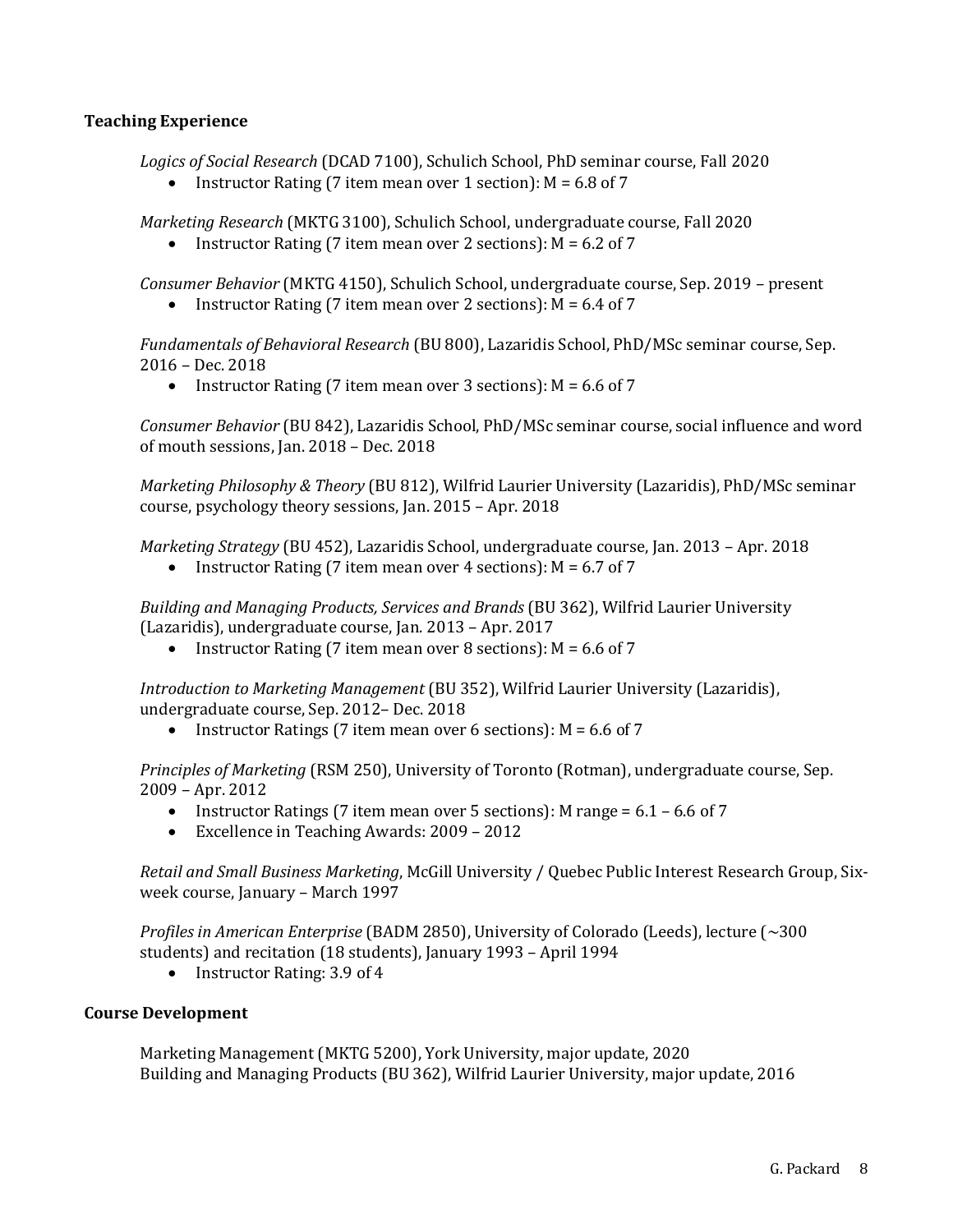# **Academic Service: Reviewing**

| Co-Editor:                | Special issue on Consumer Insights from Text Analysis, Journal of<br>Consumer Psychology (2023)                                                                                                                                                                                                          |  |
|---------------------------|----------------------------------------------------------------------------------------------------------------------------------------------------------------------------------------------------------------------------------------------------------------------------------------------------------|--|
| <b>Associate Editor:</b>  | Journal of Consumer Research (2022-present)<br>Journal of Consumer Psychology (2021-present)                                                                                                                                                                                                             |  |
| <b>Editorial Boards:</b>  | Journal of Marketing (2021-present)<br>Journal of Consumer Research (2020-2022)<br>Journal of Consumer Psychology (2020-2021)                                                                                                                                                                            |  |
| Journal Articles, Ad-hoc: | Frontiers in Psychology<br>International Journal of Research in Marketing<br>Journal of Experimental Psychology: General<br>Journal of Experimental Social Psychology<br>Journal of Marketing Research<br>Journal of Personality and Social Psychology<br><b>Management Science</b><br>Marketing Letters |  |
| Program Committees:       | <b>Association for Consumer Research Conference (2018)</b><br>Society for Consumer Psychology Conference (2019-2021)                                                                                                                                                                                     |  |
| Conferences, Ad-hoc:      | Association for Consumer Research (2008-2011, 2013-present)<br>Society for Consumer Psychology (2009-present)                                                                                                                                                                                            |  |
| Awards, Ad-hoc:           | Marketing Science Institute (MSI) Alden G. Clayton Doctoral<br>Dissertation Proposal Award (2019, 2020, 2022)<br>Society for Consumer Psychology Doctoral Dissertation Competition<br>$(2013 - 2017)$<br>Society for Consumer Psychology Diversity Travel Scholarship (2016)                             |  |

# **Academic Service: Graduate Student Advising**

|           | 2021-present Donya Shabgard | PhD thesis committee member, York University               |
|-----------|-----------------------------|------------------------------------------------------------|
| 2016-2022 | Claudia Iglesias            | PhD thesis co-supervisor, Wilfrid Laurier University*      |
| 2021      | Cairo (Kailuo) Liu          | PhD thesis external examiner, University of Toronto        |
| 2021      | Michael Moorhouse           | PhD thesis external examiner, Western University           |
| 2019-2020 | Nukhet Agar                 | PhD thesis committee member, York University               |
| 2019      | Alex Kaju                   | PhD thesis external examiner, University of Toronto        |
| 2019      | Peter Nguyen                | PhD thesis external examiner, Western University           |
| 2016      | Courtney Lunt               | MA, internal-external examiner, Wilfrid Laurier University |
| 2016      | <b>Matthew Philp</b>        | PhD, external examiner, Queens University                  |
| 2015      | Kathryn Schuett             | MA, internal-external examiner, Wilfrid Laurier University |

\*Thesis supervisor until changed institutions in 2019, then sustained co-supervision as an external.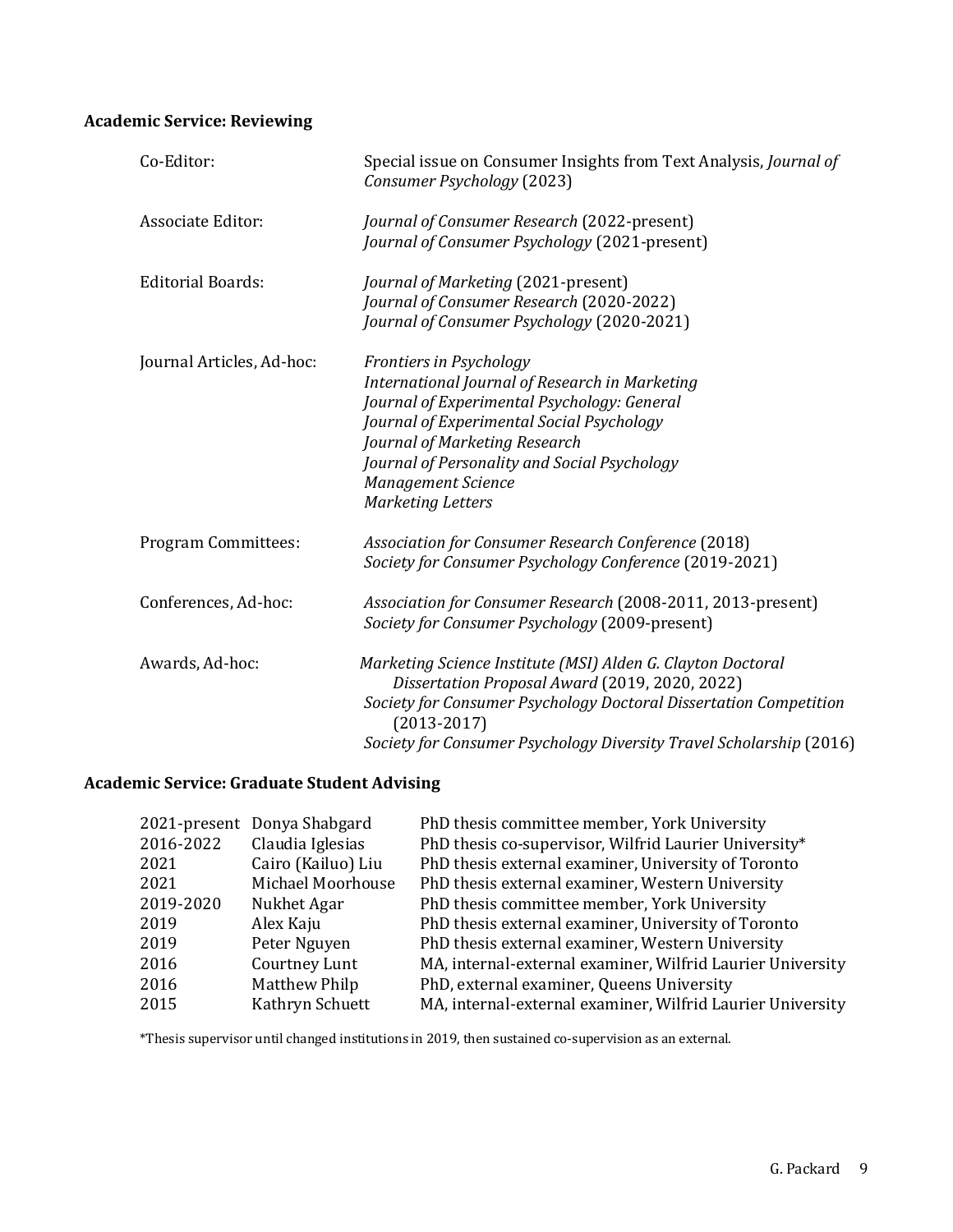#### **Academic Service: Other**

Co-Chair, AMA Winter Academic Conference (Las Vegas), American Marketing Association, 2022 Member, Program and Site Committees, Southern Ontario Behavioral Decision Research Conference York (Schulich), 2022 Co-Chair, ACR Doctoral Symposium (Seattle), Association for Consumer Research Conference, 2021 Member, Executive Committee, York (Schulich), 2021-present Member, Master Programs Committee, York (Schulich), 2021-present Member (Non-Core), Tenure and Promotions Committee, York (Schulich), 2021-present Co-Chair, Language Lab Online Seminar Series, 2020 Coordinator, NOESIS Lab Meetings, York (Schulich), 2020-present Coordinator, Marketing Management (MKTG 5200), MBA course, York (Schulich), 2020-2021 Program Committee, SCP Annual Conference, Society for Consumer Psychology, 2019-present BBA/iBBA Program Committee, York (Schulich), 2019-2021 Faculty Advisor, York Marketing Association (student club), York (Schulich), 2019-present Program Committee, ACR Annual Conference, Association for Consumer Research, 2018 Co-coordinator, Marketing Area PhD Program, WLU (Lazaridis), 2018 Selection Committee, Social Sciences and Humanities OGS, WLU, 2017-18 Coordinator, Building and Managing Products (BU 362), BBA course, WLU (Lazaridis), 2017-18 Coordinator, Marketing Research Symposium, WLU (Lazaridis), 2015-18 Co-coordinator, Human Subjects Research Panel, WLU (Lazaridis), 2013-18 Ontario University Fair, L WLU (Lazaridis), 2013-18 Judge, ICE Case Competition, WLU (Lazaridis), 2013-18 Petitions Committee, WLU (Lazaridis), 2013-16 Marketing Curriculum Planning Committee, WLU (Lazaridis), 2015-16 Marketing Area Journal Ranking Development, WLU (Lazaridis), 2015 Marketing Area Research Committee, WLU (Lazaridis), 2014-15 Coordinator, Marketing Strategy (BU 452), undergraduate course, WLU (Lazaridis), 2013-18 Dean's Brand Task Force, WLU (Lazaridis), 2013 Judge, Hawk's Den Case Competition, Laurier Marketing Association, WLU (Lazaridis), 13 Nominations Committee, WLU (Lazaridis), 2013

# **Professional Affiliations**

Academy of Management Association for Consumer Research Association for Psychological Science American Marketing Association Canadian Marketing Association Society for Consumer Psychology Society for Personality and Social Psychology

# **Industry / Community Service**

Treasurer and Board of Directors, Frankland Community Day Care, 2015-2017 Advisory board, Changents.com (cause-related social network), 2006-2012 Consultant, Canadian Executive Services Organization, 1997-1998